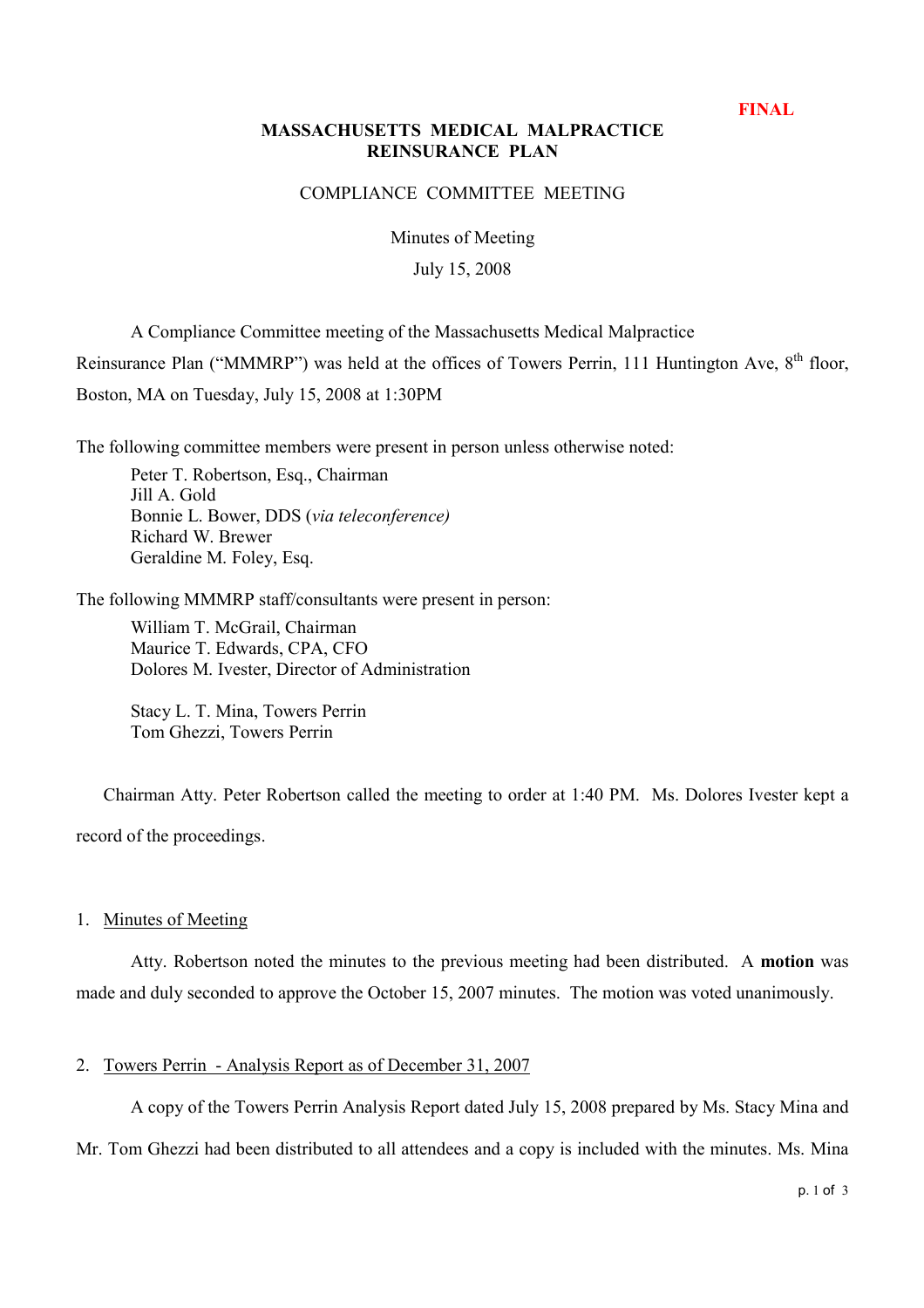thoroughly reviewed the report answering questions as needed. The report contained major topics of: Reviews of Historical Financial Results and Deficit Analysis Results for Year-End 2007; Forecast of Financial Results based on Various Assumptions and Impact of Current Reserving Approach. Discussions took place on loss reserves with 85% confidence level now in effect and impact on surplus. The committee also discussed the deficit impact of current Rule 4. Ms. Mina noted from the report that the deficit decrease since 2004 was due to a net assessment collection of \$9.6M since 2004 and favorable loss emergence for the period 2005-07. Ms. Mina reported an updated financial model was used to forecast future assets, assessments/returns, tax liability and surplus. The report showed decreases in Written Premium beginning in 2004 with substantial drop in 2007. Graphs reflected three scenarios for Assessment/(Return), Assets, Surplus and Cash Flow through year 2015. Projected assets will decrease under all scenarios due to reduced premium level which also has a significant impact on cash flow. The committee discussed the impact of the Plan's approach to setting reserves at 85% confidence level which was modified in 2005. The committee asked Towers Perrin to prepare analysis through mid-year 2008 data for next meeting held prior to year-end. The committee will also need updated cash needs for the Plan as well as analyze Rule 4 before final decision on any assessment/return should be made.

### 3. ProMutual Audit Report of  $10/25/07 -$  Atty. Geraldine Foley

Atty. Robertson recused himself from the ProMutual Audit Report discussions. A copy of the report prepared by Atty. Foley had been distributed to all in attendance and is included with the minutes. Her report included audits of 11 claim files of which 10 had never been audited. The one previously audited claim had been noted by Atty. Foley for future review and settled through mediation in September 2007. Her assessment overall for the remaining claims on the report was that there were no major events and files were being well handled and complete.

### 4. ProMutual Audit Report of  $4/23/08$  – Dr. Philip C. Carling